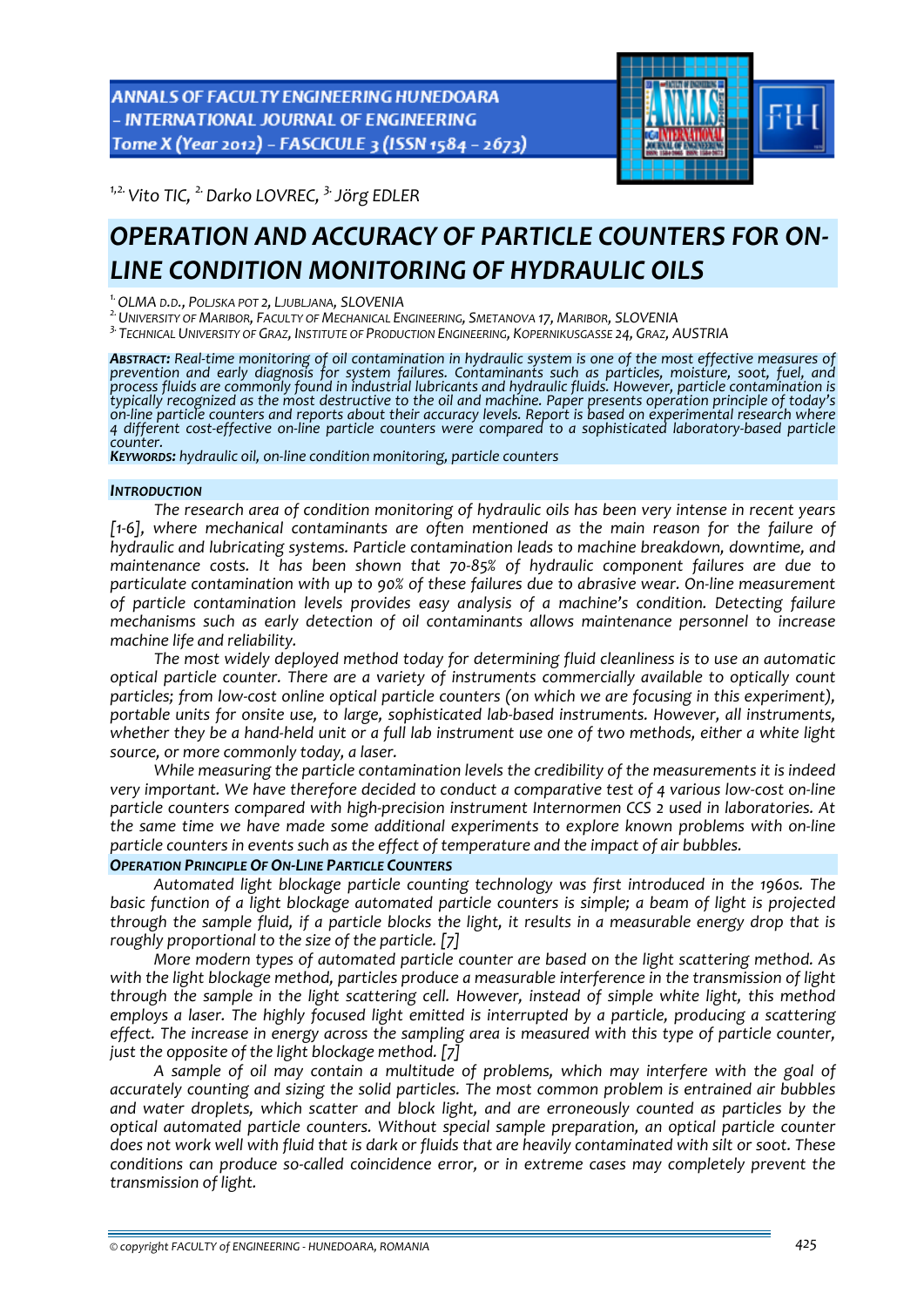

*The most common unit of reporting particle contamination (fluid cleanliness) is the ISO Code System, typically the ISO Standard 4406:1999. In this standard, the number of particles in three different size categories, >4 µm, >6 µm and >14 µm are determined in one milliliter of sample. ISO 4406:1999 states that the*

*Figure 1 – Light blockage (left) and light scattering particle counter [7]*



*number of particles in each size category should be counted with the absolute count converted to an ISO code, using the ISO range code chart [8] presented in Figure 2.*



*system, CCS 2*

# *EXPERIMENT*

The goal of our experiment was to test the accuracy of low-cost on-line particle counters that are *commonly used for monitoring hydraulic systems and also to evaluate known problems with on‐line particle counters in specific operating conditions.*

# *PARTICLE COUNTERS*

The operation of 4 different low-cost automated on-line particle counters was compared to high*precision laboratory instrument Internormen CCS 2, presented in Figure3, which can be used in mobile or stationary applications in systems with high‐pressure or high‐viscosity ranges. The counting is* performed in eight different counting channels at >4 um, >4.6 um, >6 um, >6.4 um, >10 um, >14 um, >21 *µm and >37 µm.* 



 *Figure <sup>4</sup> – Cost effective on‐line particle counters used in our experiment*

*The four low‐cost on‐line particle counters are not specifically named in results (section 3.4) due to privacy reasons and are only marked with numbers from 1 to 4. Nevertheless, they are presented in Figure 4, from left to right:*

 *Argo‐Hytos Opcom Hydac CS1000 RMF CMS Parker MCM20*



*Figure 5 – Setup of by‐pass pump and on‐line particle counters (left) and operating hydraulic unit used in test 4 (right)*

# *SETUP OF THE MEASURING SYSTEM*

*The measuring system included 1 high‐precision laboratory particle counter CCS2 and 4 low‐cost* on-line particle counters which were all connected in series, so that the same sample of oil was passing through each of the counters. At the end of the test line a flow-check valve was placed to provide proper back-pressure of around 30 bar and to ensure constant oil flow through the sensors. The oil flow *was provided by a special bypass pump producing around 120 ml/min of flow, presented on Figure 5.*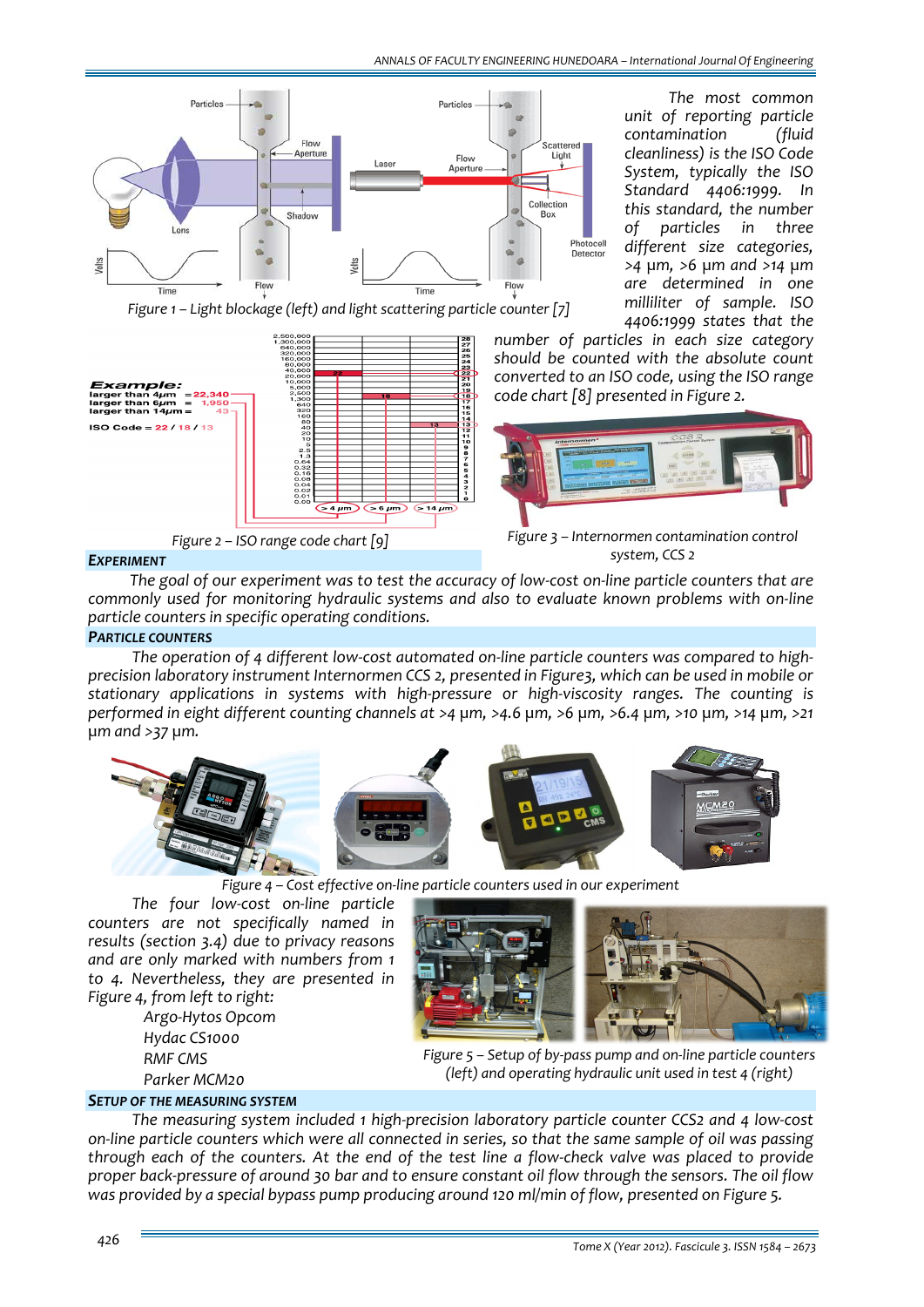#### *EXPERIMENTS CONDUCTED*

To test the accuracy of low-cost on-line particle counters and to investigate the credibility of *measurements at various operating conditions four different experiments were made:*

 *Test 1: Fresh oil sample (ISO VG46 grade) at 20°C was measured to test the accuracy of sensors Test 2: Fresh oil sample (ISO VG46 grade) at 60°C was measured to test the impact of temperature* Test 3: The sensors were connected to a smaller hydraulic tank in a bypass line to test the impact of air bubbles entrained in oil. Special setup of the suction line and the air valve before the main pump *enabled us to introduce many air bubbles in the oil – see Figure 6.* 

Test 4: The sensors were connected to an operating hydraulic unit in a bypass line to test the impact *of temperature, air bubbles and unsteady flow conditions of oil sample – see Figure 5, right.* 



 *Figure <sup>6</sup> – Setup of test 3: investigation on the impact of air bubbles entrained in oil*

# *RESULTS*

*To obtain the most accurate information four measurements were made in sequence for each test. The results presented in tables 1‐4 represent averaged values of these four measurements, although the ISO 4406 class code can only be reported as a whole number.*

*Experimental results of test 1 in table 1 shows that only two on‐line particle counters are within declared measuring accuracy, which is ± ½ ISO class for all of the listed on‐line counters.* 

*Results of test 2 which are presented in table 2 shows, that the on‐line particle counters are slightly more accurate at hydraulic oil's working temperature of 60 °C.*

*In test 3, the impact of air bubbles entrained in oil was evaluated. The results of this experiment are presented in table 3, while the step response of one of the on‐line particle counters is shown in figure 7. It can*

| measurements connected to an operating hydraulic unit in<br>bypass line |                                                                   |  |  |
|-------------------------------------------------------------------------|-------------------------------------------------------------------|--|--|
| Particle counter                                                        | Class according to ISO 4406<br>$>4 \text{ nm}$ > 6 um<br>$>14$ um |  |  |
|                                                                         |                                                                   |  |  |
| – Internormen CCS وInternorme                                           |                                                                   |  |  |

*Table 1 – Experimental results of test 1, average of 4*

|                               | 24 UU   | 20 UH | $214$ MIII |
|-------------------------------|---------|-------|------------|
| Internormen CCS 2 (reference) | 20      |       | 12         |
| On-line particle counter 1    | 20      |       | 12         |
| difference                    |         |       |            |
| On-line particle counter 2    | 19      | 16    |            |
| difference                    |         | -1    |            |
| On-line particle counter 3    | 18,75   | 16    | 11,75      |
| difference                    | $-1,25$ | -1    | $-0,25$    |
| On-line particle counter 4    | 18      | 16    | 10         |
| difference                    | - 2     |       | $-2$       |

*Table 2 – Experimental results of test 2, average of 4 measurements. Fresh oil at 60 °C*

| Particle counter                         | Class according to ISO 4406 |            |             |
|------------------------------------------|-----------------------------|------------|-------------|
|                                          | $>4 \mu m$                  | $>6 \mu m$ | $>14 \mu m$ |
| Internormen CCS 2 (reference)            | 20                          | 18         |             |
| On-line particle counter 1<br>difference | 21                          | 19         |             |
|                                          |                             |            |             |
| On-line particle counter 2<br>difference | 20                          | 17         | 12,5        |
|                                          |                             |            | -0.5        |
| On-line particle counter 3               | 20                          | 18         | 13          |
| difference                               |                             |            |             |
| On-line particle counter 4               |                             |            | 12,5        |
| difference                               |                             |            |             |

*be seen from the figure, that the measurements become inaccurate at the same moment the air is* present in oil. The table shows that air bubbles most affect measurements of ISO > 14 µm class and according to the results it is believed that the air bubbles generally have size greater than 20 µm.

*Table 3 – Experimental results of test 3, average of 4 measurements connected to a smaller hydraulic tank in a bypass line to test the impact of air bubbles entrained in oil*

| Dypuss line to test the impute of all bubbles entrumed in oil |                                                                         |      |                 |
|---------------------------------------------------------------|-------------------------------------------------------------------------|------|-----------------|
| Particle counter                                              | Class according to ISO 4406<br>$>6 \mu m$<br>$> 14 \mu m$<br>$>4 \mu m$ |      |                 |
| Internormen CCS 2 (reference)                                 | 20                                                                      |      |                 |
| On-line particle counter 1                                    | 20,25                                                                   | 18,5 | 14,25           |
| difference                                                    | 0,25                                                                    | 1,5  | 1,25            |
| On-line particle counter 2                                    | 19                                                                      | 17   | $^{13,5}_{0,5}$ |
| difference                                                    |                                                                         |      |                 |
| On-line particle counter 3                                    | 19,5                                                                    | 18   | 16              |
| difference                                                    | $-0,5$                                                                  |      |                 |
| On-line particle counter 4                                    | 19                                                                      |      |                 |
| difference                                                    |                                                                         |      |                 |



*The most concerning results have been recorded in test 4 when on‐line particle counters were connected to an actual operating hydraulic unit. The worst position of sampling point was intentionally*